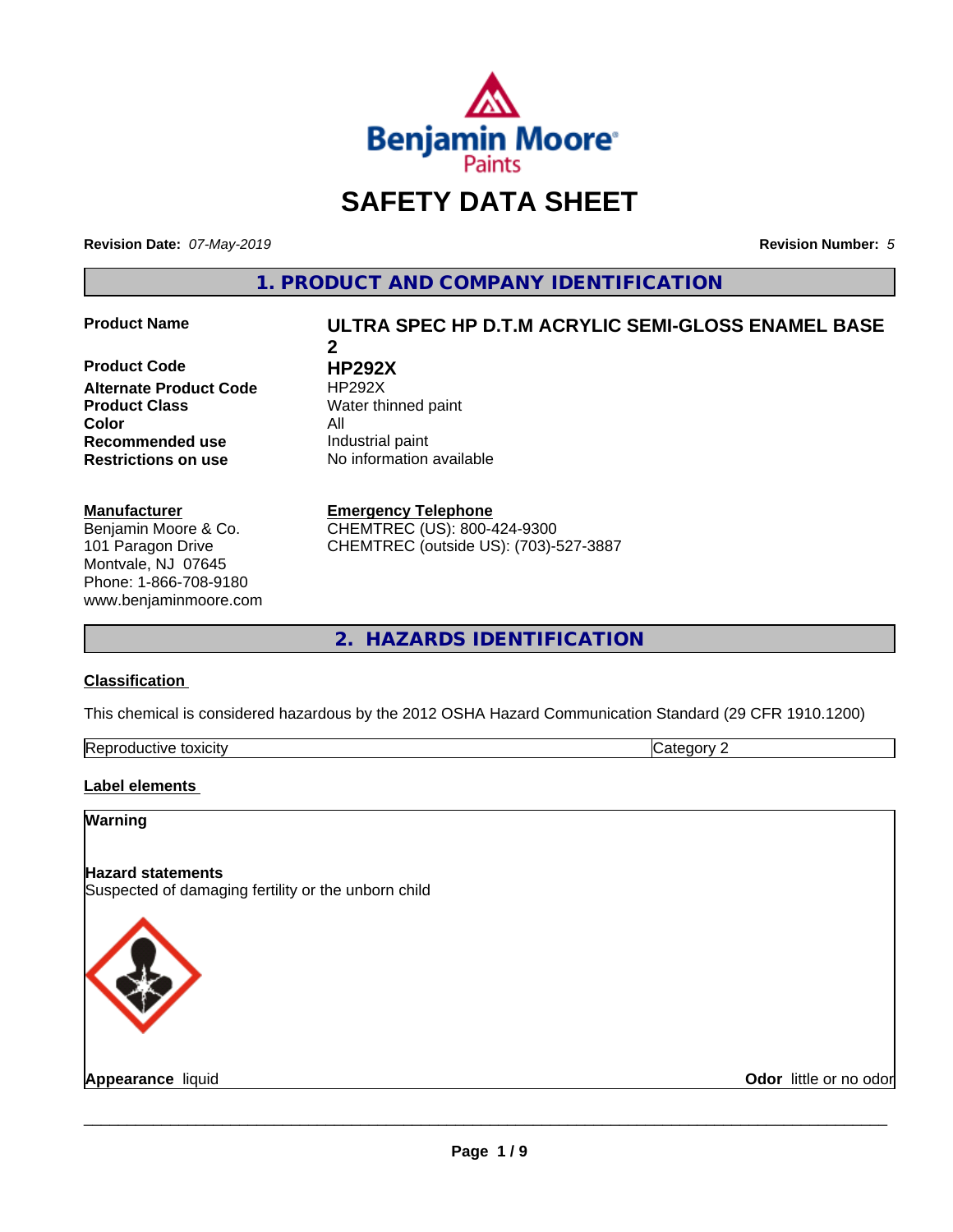#### **Precautionary Statements - Prevention**

Obtain special instructions before use Do not handle until all safety precautions have been read and understood Use personal protective equipment as required

#### **Precautionary Statements - Response**

IF exposed or concerned: Get medical advice/attention

#### **Precautionary Statements - Storage**

Store locked up

#### **Precautionary Statements - Disposal**

Dispose of contents/container to an approved waste disposal plant

#### **Hazards not otherwise classified (HNOC)**

Not applicable

## **Other information**

No information available

# **3. COMPOSITION INFORMATION ON COMPONENTS**

| <b>Chemical name</b>                          | CAS No.    | Weight-%    |
|-----------------------------------------------|------------|-------------|
| Titanium dioxide                              | 13463-67-7 | $10 - 15$   |
| 2,2,4-trimethyl-1,3-propanediol diisobutyrate | 6846-50-0  | - 5         |
| Kaolin                                        | 1332-58-7  | - 5         |
| Zinc phosphate                                | 7779-90-0  | - 5         |
| Ammonia                                       | 7664-41-7  | $0.1 - 0.5$ |

# **4. FIRST AID MEASURES**

| Rinse thoroughly with plenty of water for at least 15 minutes and consult a<br>physician.<br>Wash off immediately with soap and plenty of water while removing all<br>contaminated clothes and shoes.<br>Move to fresh air. If symptoms persist, call a physician.<br>Clean mouth with water and afterwards drink plenty of water. Consult a physician<br>if necessary.<br>None known.<br>Treat symptomatically. | <b>General Advice</b>                            | No hazards which require special first aid measures. |
|------------------------------------------------------------------------------------------------------------------------------------------------------------------------------------------------------------------------------------------------------------------------------------------------------------------------------------------------------------------------------------------------------------------|--------------------------------------------------|------------------------------------------------------|
|                                                                                                                                                                                                                                                                                                                                                                                                                  | <b>Eye Contact</b>                               |                                                      |
|                                                                                                                                                                                                                                                                                                                                                                                                                  | <b>Skin Contact</b>                              |                                                      |
|                                                                                                                                                                                                                                                                                                                                                                                                                  | <b>Inhalation</b>                                |                                                      |
|                                                                                                                                                                                                                                                                                                                                                                                                                  | Ingestion                                        |                                                      |
|                                                                                                                                                                                                                                                                                                                                                                                                                  | <b>Most Important</b><br><b>Symptoms/Effects</b> |                                                      |
|                                                                                                                                                                                                                                                                                                                                                                                                                  | <b>Notes To Physician</b>                        |                                                      |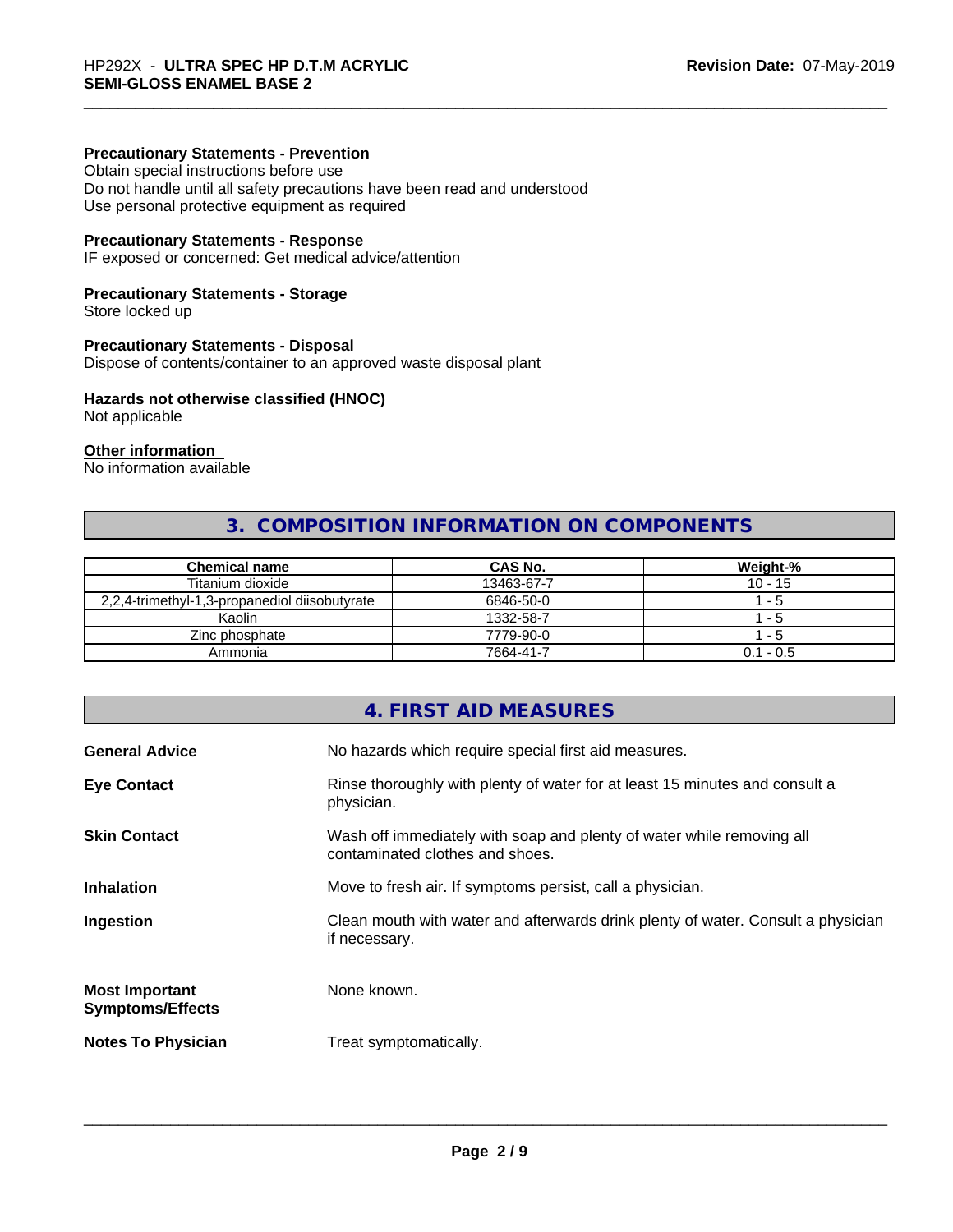# **5. FIRE-FIGHTING MEASURES**

| <b>Suitable Extinguishing Media</b>                                              | Use extinguishing measures that are appropriate to local<br>circumstances and the surrounding environment.                                   |  |
|----------------------------------------------------------------------------------|----------------------------------------------------------------------------------------------------------------------------------------------|--|
| Protective equipment and precautions for firefighters                            | As in any fire, wear self-contained breathing apparatus<br>pressure-demand, MSHA/NIOSH (approved or equivalent)<br>and full protective gear. |  |
| <b>Specific Hazards Arising From The Chemical</b>                                | Closed containers may rupture if exposed to fire or<br>extreme heat.                                                                         |  |
| Sensitivity to mechanical impact                                                 | No.                                                                                                                                          |  |
| Sensitivity to static discharge                                                  | No.                                                                                                                                          |  |
| <b>Flash Point Data</b><br>Flash point (°F)<br>Flash Point (°C)<br><b>Method</b> | 250.0<br>121.1<br><b>PMCC</b>                                                                                                                |  |
| <b>Flammability Limits In Air</b>                                                |                                                                                                                                              |  |
| Lower flammability limit:<br><b>Upper flammability limit:</b>                    | Not applicable<br>Not applicable                                                                                                             |  |
| <b>NFPA</b><br>Health: 1<br>Flammability: 1                                      | <b>Instability: 0</b><br><b>Special: Not Applicable</b>                                                                                      |  |
| <b>NFPA Legend</b>                                                               |                                                                                                                                              |  |

- 0 Not Hazardous
- 1 Slightly
- 2 Moderate
- 3 High
- 4 Severe

*The ratings assigned are only suggested ratings, the contractor/employer has ultimate responsibilities for NFPA ratings where this system is used.*

*Additional information regarding the NFPA rating system is available from the National Fire Protection Agency (NFPA) at www.nfpa.org.*

#### **6. ACCIDENTAL RELEASE MEASURES**

| <b>Personal Precautions</b>      | Avoid contact with skin, eyes and clothing. Ensure adequate ventilation.                             |
|----------------------------------|------------------------------------------------------------------------------------------------------|
| <b>Other Information</b>         | Prevent further leakage or spillage if safe to do so.                                                |
| <b>Environmental precautions</b> | See Section 12 for additional Ecological Information.                                                |
| <b>Methods for Cleaning Up</b>   | Soak up with inert absorbent material. Sweep up and shovel into suitable<br>containers for disposal. |
|                                  | $\overline{11111101110111010707001000}$                                                              |

**7. HANDLING AND STORAGE**

Handling **Handling** Avoid contact with skin, eyes and clothing. Avoid breathing vapors, spray mists or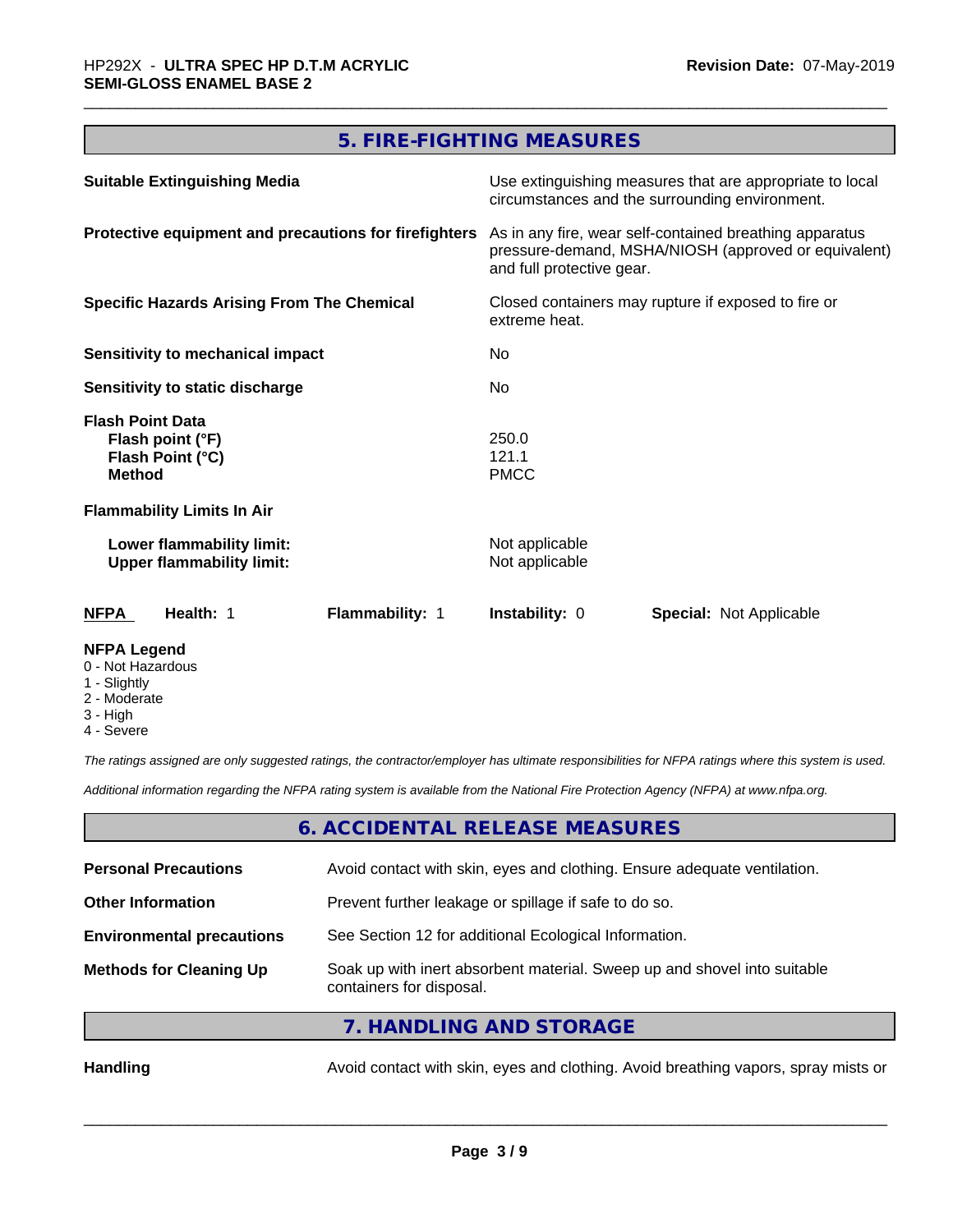sanding dust. In case of insufficient ventilation, wear suitable respiratory equipment.

#### **Storage** Keep container tightly closed. Keep out of the reach of children.

**Incompatible Materials** No information available

# **8. EXPOSURE CONTROLS/PERSONAL PROTECTION**

#### **Exposure Limits**

| <b>Chemical name</b> | <b>ACGIH TLV</b>          | <b>OSHA PEL</b>            |
|----------------------|---------------------------|----------------------------|
| Titanium dioxide     | 10 mg/m $3$ - TWA         | 15 mg/m $3$ - TWA          |
| Kaolin               | 2 mg/m <sup>3</sup> - TWA | 15 mg/m <sup>3</sup> - TWA |
|                      |                           | $5 \text{ ma/m}^3$ - TWA   |
| Ammonia              | 25 ppm - TWA              | 50 ppm - TWA               |
|                      | 35 ppm - STEL             | 35 mg/m $3$ - TWA          |

#### **Legend**

ACGIH - American Conference of Governmental Industrial Hygienists Exposure Limits OSHA - Occupational Safety & Health Administration Exposure Limits N/E - Not Established

**Engineering Measures** Ensure adequate ventilation, especially in confined areas.

clothing before re-use. Wash thoroughly after handling.

#### **Personal Protective Equipment**

| <b>Eye/Face Protection</b>    | Safety glasses with side-shields.                                        |
|-------------------------------|--------------------------------------------------------------------------|
| <b>Skin Protection</b>        | Protective gloves and impervious clothing.                               |
| <b>Respiratory Protection</b> | In case of insufficient ventilation wear suitable respiratory equipment. |
| <b>Hygiene Measures</b>       | Avoid contact with skin, eyes and clothing. Remove and wash contaminated |

#### **9. PHYSICAL AND CHEMICAL PROPERTIES**

| liquid<br>Appearance<br>little or no odor<br>Odor<br><b>Odor Threshold</b><br>Density (Ibs/gal)<br>$9.5 - 9.6$<br>$1.14 - 1.16$<br><b>Specific Gravity</b><br>рH<br><b>Viscosity (cps)</b><br>Solubility(ies)<br><b>Water solubility</b><br><b>Evaporation Rate</b><br>Vapor pressure<br>Vapor density<br>Wt. % Solids<br>$40 - 50$<br>$35 - 45$<br>Vol. % Solids<br>$50 - 60$<br>Wt. % Volatiles<br><b>Vol. % Volatiles</b><br>$55 - 65$<br>< 150<br><b>VOC Regulatory Limit (g/L)</b><br>212<br><b>Boiling Point (°F)</b> | No information available<br>No information available<br>No information available<br>No information available<br>No information available<br>No information available<br>No information available<br>No information available |
|-----------------------------------------------------------------------------------------------------------------------------------------------------------------------------------------------------------------------------------------------------------------------------------------------------------------------------------------------------------------------------------------------------------------------------------------------------------------------------------------------------------------------------|------------------------------------------------------------------------------------------------------------------------------------------------------------------------------------------------------------------------------|
|-----------------------------------------------------------------------------------------------------------------------------------------------------------------------------------------------------------------------------------------------------------------------------------------------------------------------------------------------------------------------------------------------------------------------------------------------------------------------------------------------------------------------------|------------------------------------------------------------------------------------------------------------------------------------------------------------------------------------------------------------------------------|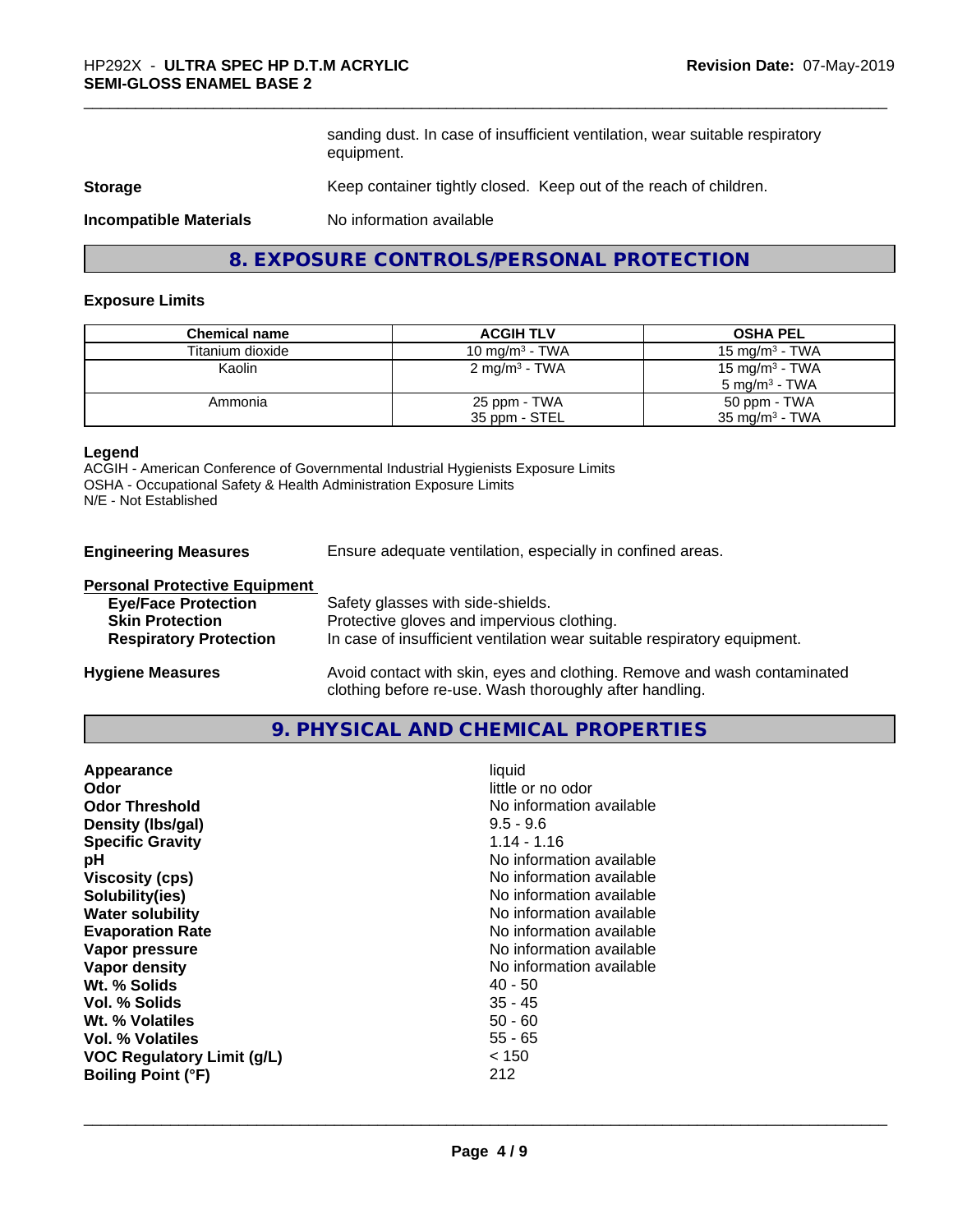| 100                      |
|--------------------------|
| 32                       |
| 0                        |
| 250.0                    |
| 121.1                    |
| <b>PMCC</b>              |
| Not applicable           |
| Not applicable           |
| Not applicable           |
| No information available |
| No information available |
| No information available |
| No information available |
| No information available |
|                          |

# **10. STABILITY AND REACTIVITY**

| <b>Reactivity</b>                         | Not Applicable                           |
|-------------------------------------------|------------------------------------------|
| <b>Chemical Stability</b>                 | Stable under normal conditions.          |
| <b>Conditions to avoid</b>                | Prevent from freezing.                   |
| <b>Incompatible Materials</b>             | No materials to be especially mentioned. |
| <b>Hazardous Decomposition Products</b>   | None under normal use.                   |
| <b>Possibility of hazardous reactions</b> | None under normal conditions of use.     |

# **11. TOXICOLOGICAL INFORMATION**

| <b>Product Information</b>                                                                 |                                                                                                                                                                                               |  |
|--------------------------------------------------------------------------------------------|-----------------------------------------------------------------------------------------------------------------------------------------------------------------------------------------------|--|
| Information on likely routes of exposure                                                   |                                                                                                                                                                                               |  |
| <b>Principal Routes of Exposure</b>                                                        | Eye contact, skin contact and inhalation.                                                                                                                                                     |  |
| <b>Acute Toxicity</b>                                                                      |                                                                                                                                                                                               |  |
| <b>Product Information</b>                                                                 | No information available                                                                                                                                                                      |  |
| Symptoms related to the physical, chemical and toxicological characteristics               |                                                                                                                                                                                               |  |
| <b>Symptoms</b>                                                                            | No information available                                                                                                                                                                      |  |
| Delayed and immediate effects as well as chronic effects from short and long-term exposure |                                                                                                                                                                                               |  |
| Eye contact<br><b>Skin contact</b><br><b>Inhalation</b>                                    | May cause slight irritation.<br>Substance may cause slight skin irritation. Prolonged or repeated contact may dry<br>skin and cause irritation.<br>May cause irritation of respiratory tract. |  |
| Ingestion<br><b>Sensitization</b>                                                          | Ingestion may cause gastrointestinal irritation, nausea, vomiting and diarrhea.<br>No information available                                                                                   |  |
|                                                                                            |                                                                                                                                                                                               |  |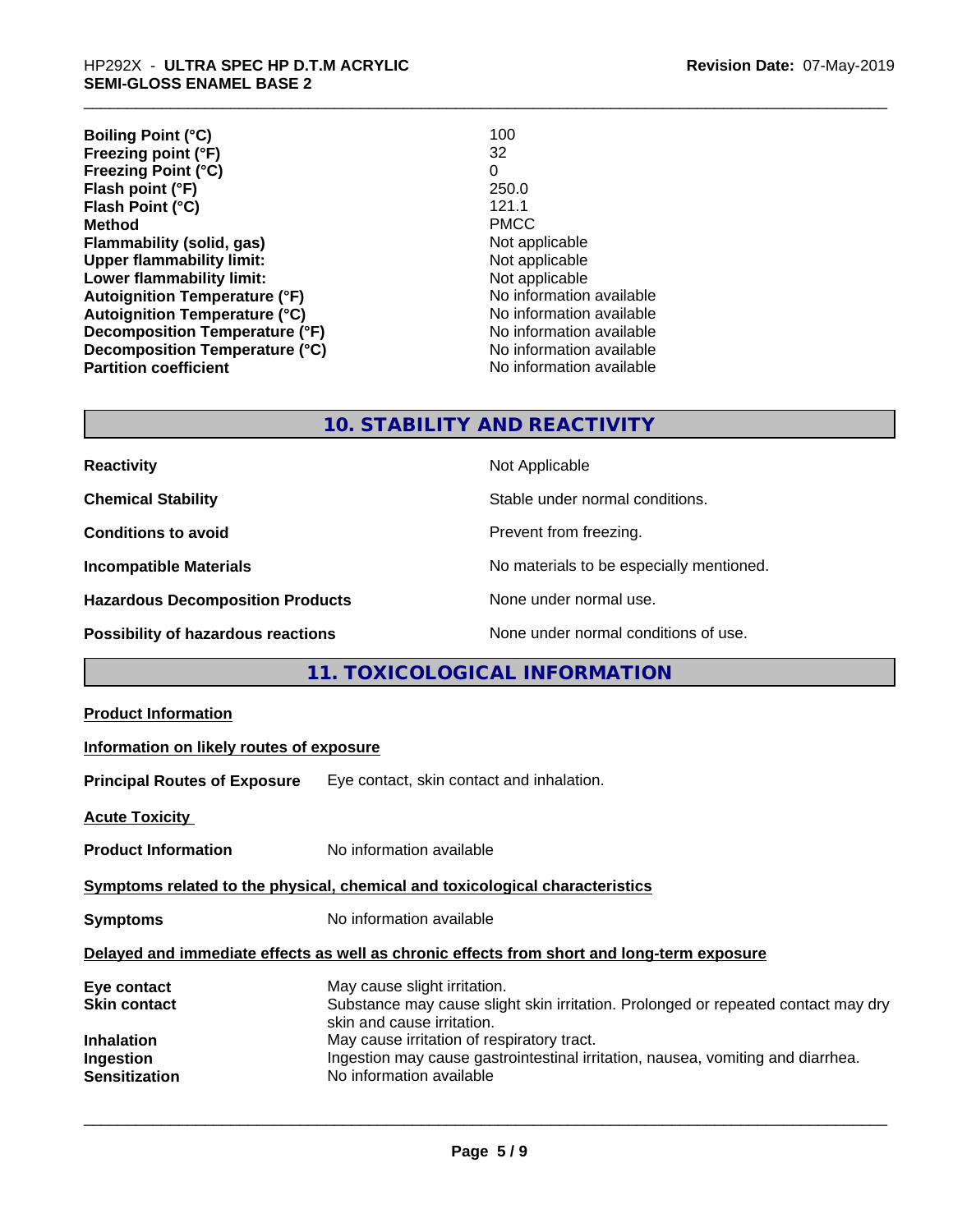| <b>Neurological Effects</b>     | No information available.                                                       |
|---------------------------------|---------------------------------------------------------------------------------|
| <b>Mutagenic Effects</b>        | No information available.                                                       |
| <b>Reproductive Effects</b>     | Possible risk of impaired fertility. Possible risk of harm to the unborn child. |
| <b>Developmental Effects</b>    | No information available.                                                       |
| <b>Target organ effects</b>     | No information available.                                                       |
| <b>STOT - single exposure</b>   | No information available.                                                       |
| <b>STOT - repeated exposure</b> | No information available.                                                       |
| Other adverse effects           | No information available.                                                       |
| <b>Aspiration Hazard</b>        | No information available                                                        |

#### **Numerical measures of toxicity**

#### **The following values are calculated based on chapter 3.1 of the GHS document**

| <b>ATEmix (oral)</b>                 | 31997 mg/kg  |
|--------------------------------------|--------------|
| <b>ATEmix (dermal)</b>               | 188553 mg/kg |
| <b>ATEmix (inhalation-dust/mist)</b> | 491.2 ma/L   |

#### **Component Information**

| Chemical name                   | Oral LD50             | Dermal LD50 | Inhalation LC50        |
|---------------------------------|-----------------------|-------------|------------------------|
| Titanium dioxide                | $> 10000$ mg/kg (Rat) |             |                        |
| 13463-67-7                      |                       |             |                        |
| 2,2,4-trimethyl-1,3-propanediol | $>$ 3200 mg/kg (Rat)  |             |                        |
| diisobutyrate                   |                       |             |                        |
| 6846-50-0                       |                       |             |                        |
| Zinc phosphate                  | $>$ 5000 mg/kg (Rat)  |             |                        |
| 7779-90-0                       |                       |             |                        |
| Ammonia                         | $=$ 350 mg/kg (Rat)   |             | $= 2000$ ppm (Rat) 4 h |
| 7664-41-7                       |                       |             |                        |

#### **Carcinogenicity**

*The information below indicateswhether each agency has listed any ingredient as a carcinogen:.*

| <b>Chemical name</b>  | <b>IARC</b>          | <b>NTP</b> | <b>OSHA</b> |
|-----------------------|----------------------|------------|-------------|
|                       | 2B<br>Possible Human |            | Listed      |
| Titanium<br>ı dioxide | Carcinoɑen           |            |             |

• Although IARC has classified titanium dioxide as possibly carcinogenic to humans (2B), their summary concludes: "No significant exposure to titanium dioxide is thought to occur during the use of products in which titanium dioxide is bound to other materials, such as paint."

#### **Legend**

IARC - International Agency for Research on Cancer NTP - National Toxicity Program OSHA - Occupational Safety & Health Administration

**12. ECOLOGICAL INFORMATION**

## **Ecotoxicity Effects**

The environmental impact of this product has not been fully investigated.

#### **Product Information**

#### **Acute Toxicity to Fish**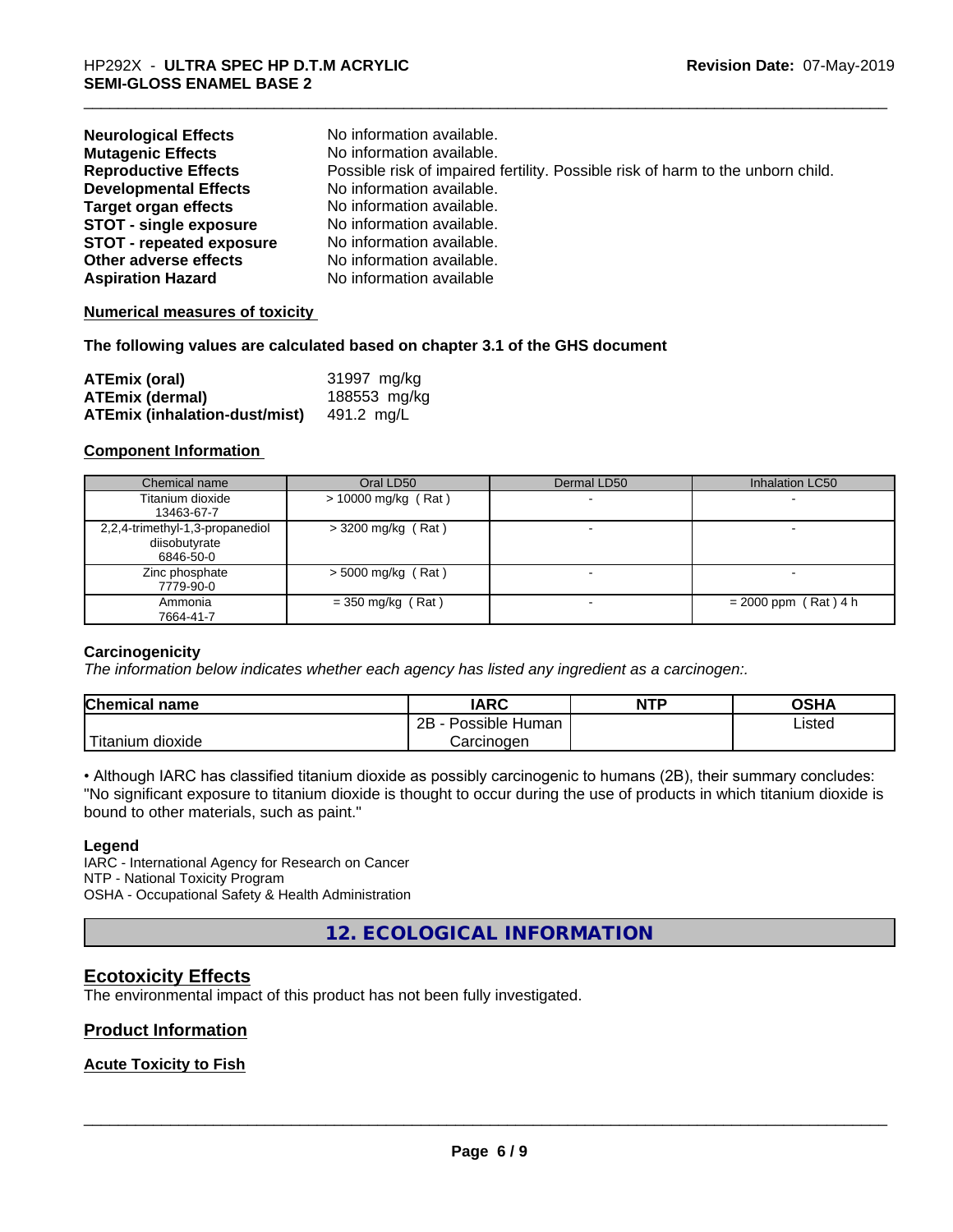#### No information available

# **Acute Toxicity to Aquatic Invertebrates**

No information available

**Acute Toxicity to Aquatic Plants** No information available

#### **Persistence / Degradability**

No information available.

#### **Bioaccumulation**

No information available.

#### **Mobility in Environmental Media**

No information available.

#### **Ozone**

No information available

#### **Component Information**

#### **Acute Toxicity to Fish**

Titanium dioxide  $LC50:$  > 1000 mg/L (Fathead Minnow - 96 hr.)

#### **Acute Toxicity to Aquatic Invertebrates**

No information available

#### **Acute Toxicity to Aquatic Plants**

No information available

| 13. DISPOSAL CONSIDERATIONS                                                                                                                                                                                               |
|---------------------------------------------------------------------------------------------------------------------------------------------------------------------------------------------------------------------------|
| Dispose of in accordance with federal, state, and local regulations. Local<br>requirements may vary, consult your sanitation department or state-designated<br>environmental protection agency for more disposal options. |
| 14. TRANSPORT INFORMATION                                                                                                                                                                                                 |
| Not regulated                                                                                                                                                                                                             |
| Not regulated                                                                                                                                                                                                             |
| Not regulated                                                                                                                                                                                                             |
| <b>15. REGULATORY INFORMATION</b>                                                                                                                                                                                         |
|                                                                                                                                                                                                                           |

# **International Inventories**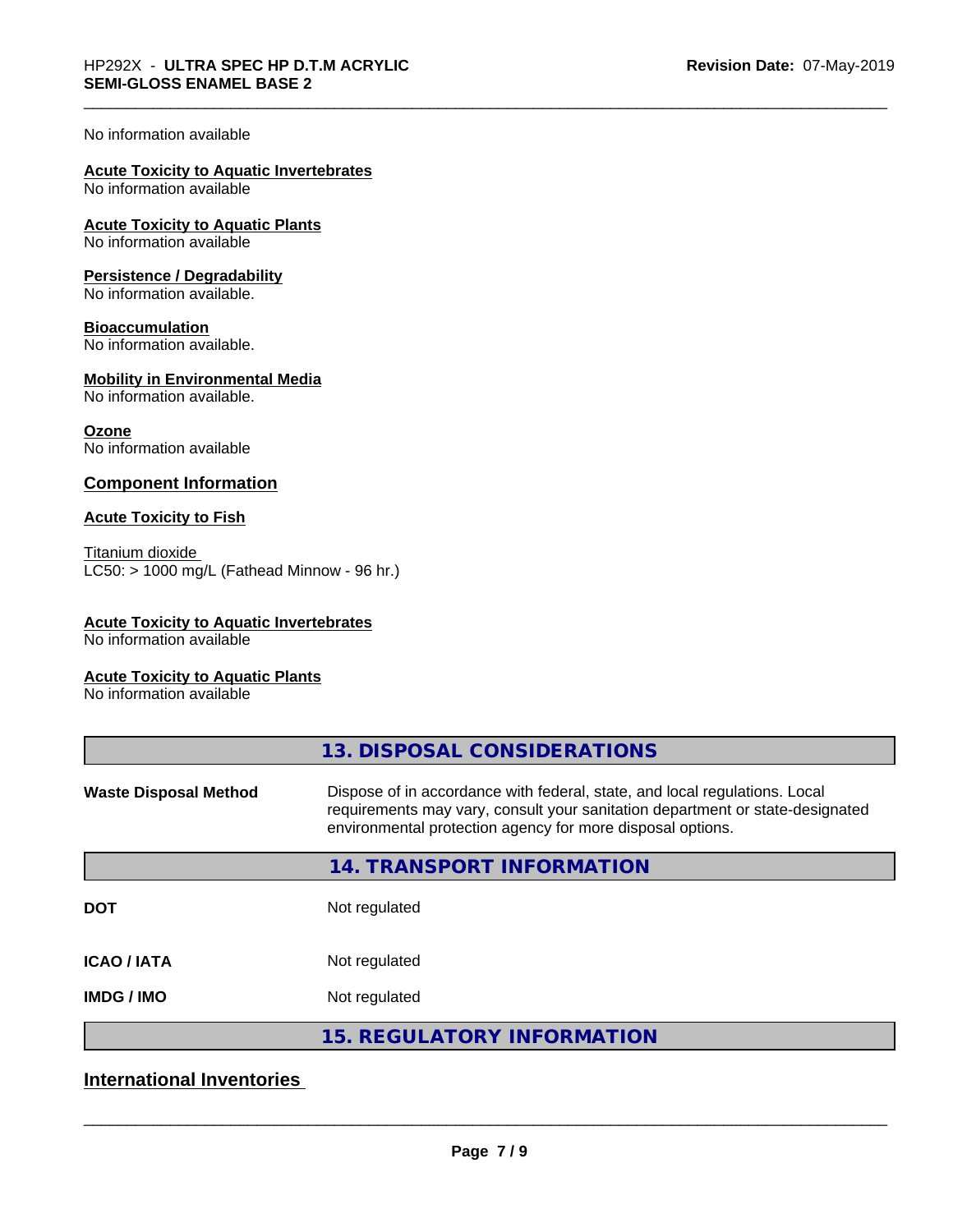| <b>TSCA: United States</b> | Yes - All components are listed or exempt. |
|----------------------------|--------------------------------------------|
| <b>DSL: Canada</b>         | Yes - All components are listed or exempt. |

# **Federal Regulations**

| SARA 311/312 hazardous categorization |     |  |
|---------------------------------------|-----|--|
| Acute health hazard                   | Nο  |  |
| Chronic Health Hazard                 | Yes |  |
| Fire hazard                           | No. |  |

Sudden release of pressure hazard No Reactive Hazard No. No. 2014

# **SARA 313**

Section 313 of Title III of the Superfund Amendments and Reauthorization Act of 1986 (SARA). This product contains a chemical or chemicals which are subject to the reporting requirements of the Act and Title 40 of the Code of Federal Regulations, Part 372:

| <b>Chemical name</b> | CAS No.   | Weight-% | <b>CERCLA/SARA 313</b>     |
|----------------------|-----------|----------|----------------------------|
|                      |           |          | (de minimis concentration) |
| Zinc phosphate       | 7779-90-0 |          |                            |

#### **Clean Air Act,Section 112 Hazardous Air Pollutants (HAPs) (see 40 CFR 61)**

This product contains the following HAPs:

*None*

# **US State Regulations**

### **California Proposition 65**

**AVIMARNING:** Cancer and Reproductive Harm– www.P65warnings.ca.gov

#### **State Right-to-Know**

| <b>Chemical name</b> | <b>Massachusetts</b> | <b>New Jersey</b> | Pennsylvania |
|----------------------|----------------------|-------------------|--------------|
| Titanium dioxide     |                      |                   |              |
| Kaolin               |                      |                   |              |
| Zinc phosphate       |                      |                   |              |

#### **Legend**

X - Listed

### **16. OTHER INFORMATION**

**HMIS** - **Health:** 1\* **Flammability:** 1 **Reactivity:** 0 **PPE:** -

**HMIS Legend**